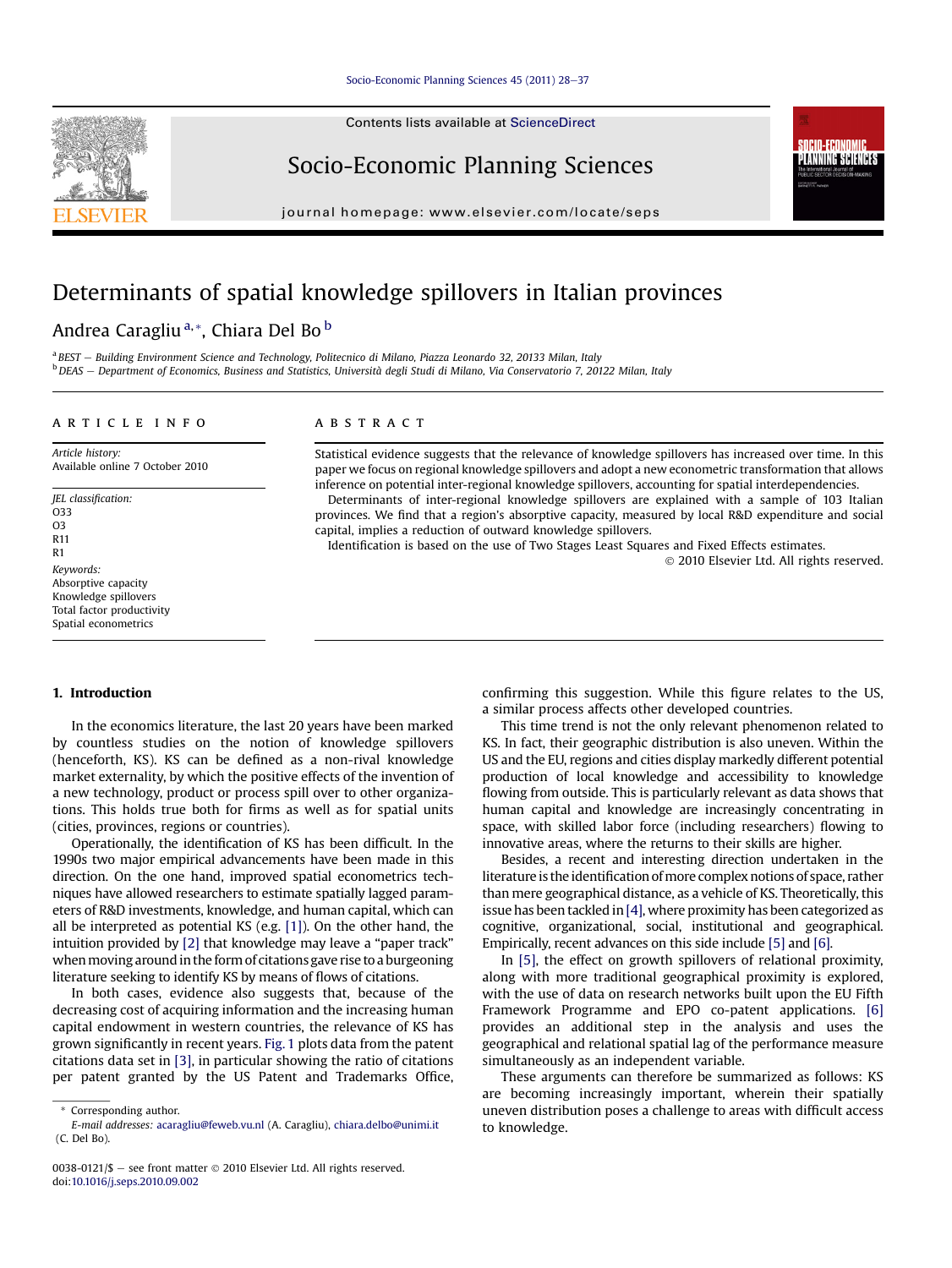<span id="page-1-0"></span>

*Source: [3] Hall et al. (2001), authors' elaboration.*  Fig. 1. Ratio of patent citations per patent granted, 1975-2000.

Previous applied work on the notion of KS has mostly been carried out on nations, or on a set of nations or states (e.g. EU countries, or US states), mainly because of data availability. One major issue in this case is the proper definition of geographical distance over which knowledge travels: in this respect, the best option would be to base our study on micro-data, bearing information on individual, as well as aggregate (i.e., cultural and social) characteristics, and then aggregating data at the spatial scale that maximizes the measure of KS. However, this option is not open for the Italian case, as no valid micro-data set is available as  $yet<sup>1</sup>$ 

A second major issue is the choice of the proper spatial setting for a study on KS. [\[7\]](#page--1-0), among others, stresses the importance of basing studies on KS on the whole world. According to his view, KS face no physical constraints and thus, empirical analyses should be based on the whole set of possible countries, in order to avoid the risk of losing relevant information and obtaining distorted estimates of the true KS parameters. This is a relevant critique, but has no easy way out. In fact, data on knowledge production and KS determinants are not to be found for all world countries; moreover, it becomes even less easy at the spatial aggregation level of this paper's analyses. Furthermore, innovation is historically a spatiallyconcentrated activity. USPTO statistics show that in 2009 about 94% of total patent applications to the USPTO, the single most important patents and trademarks office, came from OECD countries (the share is slightly declining over time, but still remains consistent).<sup>2</sup>

In the light of this evidence, therefore, extending the analysis of KS to a world setting may remain in our view a very promising line of research for future improvements of our understanding of KS.

In this paper, we address the relevant question of the determinants of KS within the Italian framework. This choice is due to the particular nature of Italy, which is characterized by spatial imbalances, not only in terms of income and schooling levels, but also, and consequently, in terms of potential access to knowledge.<sup>3</sup> More than in many other countries, inter-regional KS represent a major source of competitive advantage for Italy's regions.

Moreover, the choice of the provincial spatial scale is related to the historically rooted geographical division of the country. For centuries, even before the country was united from single regionstates in 1861, most of the current provinces were already present in the form of administrative departments of pre-unitary States, which in turn reflected cultural, language and income diversities.

The choice of administrative departments is not exempt from flaws. Ideally, data should be collected over areas defined according to economic functions. In Italy, this is donewith the collection of data for Local Labor Systems (LLS), which represent aggregations of statistically and geographically compatible municipalities, linked together by commuting flows, according to criteria defined in the 1980s.

However, in the present case, our exercise could not be carried out on the basis of LLS since data on KS determinants at this scale are not available. For future research, our framework would therefore benefit from continuous collections of micro-data (i.e., labor surveys), whose spatial aggregation can be optimized in order to better capture underlying economic interactions.

The paper starts from an indirect and general econometric approach to the measurement of KS. In particular, it looks for potential productivity spillovers, i.e., the latent inter-regional flows of productivity that may accrue to provinces by means of being exposed<sup>4</sup> to better managerial techniques, more advanced technologies etc.

Details on the technique are described later in the paper. However, one characteristic of this econometric transformation is of particular relevance. It is based on a partially non-rival, non excludable notion of knowledge. Hence, as new knowledge is produced in a region, it is not a negative issue per se if neighboring regions tend to attract and absorb its positive effects. On the contrary, as this input-output mechanism of inter-regional knowledge exchange increases, the aggregate stock of knowledge, and therefore, aggregate welfare, may also benefit.

In this paper we control for intellectual property rights, which reinforces the idea that the potential knowledge transfer captured by our outward knowledge spillovers (henceforth, OKS) measure does indeed represent a net value. In fact, recent micro analyses show that regime switches improving the protection of property rights may indeed have caused an increase, rather than a decrease, in knowledge transfer (see [\[8\]\)](#page--1-0).

Thus, KS become one possible way to conceive of the spatial externalities driving regional performance. As in traditional endogenous growth models, access to localized KS may determine the formation of increasing returns to production factors, improving our understanding of why certain regions grow more than others with similar factor endowment.

The concept of KS can be closely linked to that of absorptive capacity. In fact, individuals, firms and regions must have been previously exposed to relevant knowledge in order to fully understand, decode and commercially exploit new knowledge coming from outside (see [\[9\]\)](#page--1-0). In particular,

"Research on memory development suggests that accumulated prior knowledge increases both the ability to put new knowledge into memory, what we would refer to as the acquisition of knowledge, and the ability to recall and use it"[\(\[9\],](#page--1-0) p. 129).

A recent attempt to link the firm's behaviour with regional innovation performance is made by [\[10\]](#page--1-0). In this paper, two British firmlevel data sets are combined in order to measure the role of the firms' absorptive capacity in driving regional innovation performance. Results show that a larger share of R&D employees, the use of new management techniques and collaborative behaviour are all positively associated with anincreasein regionalinnovation performance.

In [\[11\]](#page--1-0) and [\[12\]](#page--1-0) the concept of regional absorptive capacity and the notion of outward knowledge spillovers are for the first time explicitly modelled together. A cognitive approach ([\[4\]](#page--1-0) and [\[13\]](#page--1-0)) is employed in order to empirically assess the negative association

<sup>&</sup>lt;sup>1</sup> More on this issue can be found in Section [3.](#page--1-0) Data and Methodological Issues.<br> $\frac{2}{3}$  A time series of this share is shown in Appendix 1.

<sup>&</sup>lt;sup>2</sup> A time series of this share is shown in [Appendix 1.](#page--1-0)<br><sup>3</sup> Details on some of the mentioned spatial imbalance

Details on some of the mentioned spatial imbalances are provided later in the Data Section. **A** In turn, because of geographical proximity.